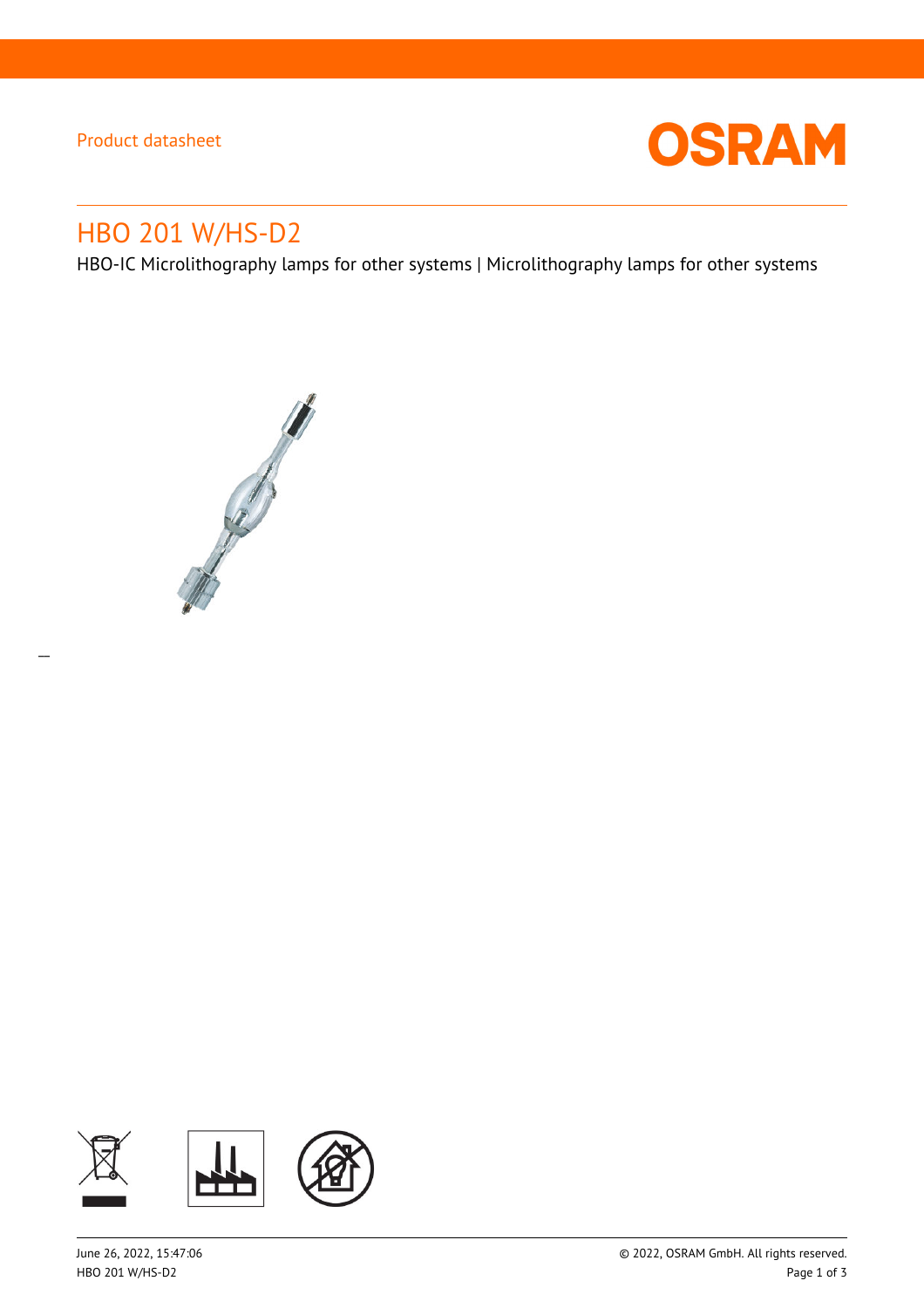# Product datasheet

#### Technical data

#### **Electrical data**

| Nominal voltage        | 25.0 V   |
|------------------------|----------|
| <b>Nominal current</b> | 8.00 A   |
| Type of current        | DC.      |
| <b>Rated wattage</b>   | 200.00 W |
| <b>Nominal wattage</b> | 200.00 W |

# **Dimensions & weight**



| --- |  |
|-----|--|
|     |  |

| <b>Diameter</b>    | $20.0$ mm        |
|--------------------|------------------|
| Length             | 150.0 mm         |
| Electrode gap cold | $2.0 \text{ mm}$ |

### **Capabilities**

**Burning position Burning position** 

1) Anode on top

#### **Environmental information**

| Information according Art. 33 of EU Regulation (EC) 1907/2006 (REACh) |                                                                                                       |  |  |  |
|-----------------------------------------------------------------------|-------------------------------------------------------------------------------------------------------|--|--|--|
| Date of Declaration                                                   | 01-04-2022                                                                                            |  |  |  |
| <b>Primary Article Identifier</b>                                     | 4050300591940                                                                                         |  |  |  |
| Candidate List Substance 1                                            | Lead                                                                                                  |  |  |  |
| CAS No. of substance 1                                                | 7439-92-1                                                                                             |  |  |  |
| <b>Safe Use Instruction</b>                                           | The identification of the Candidate List substance is<br>sufficient to allow safe use of the article. |  |  |  |
| <b>Declaration No. in SCIP database</b>                               | 0e66b0e9-1432-4003-8cc4-4d3a9d357685                                                                  |  |  |  |